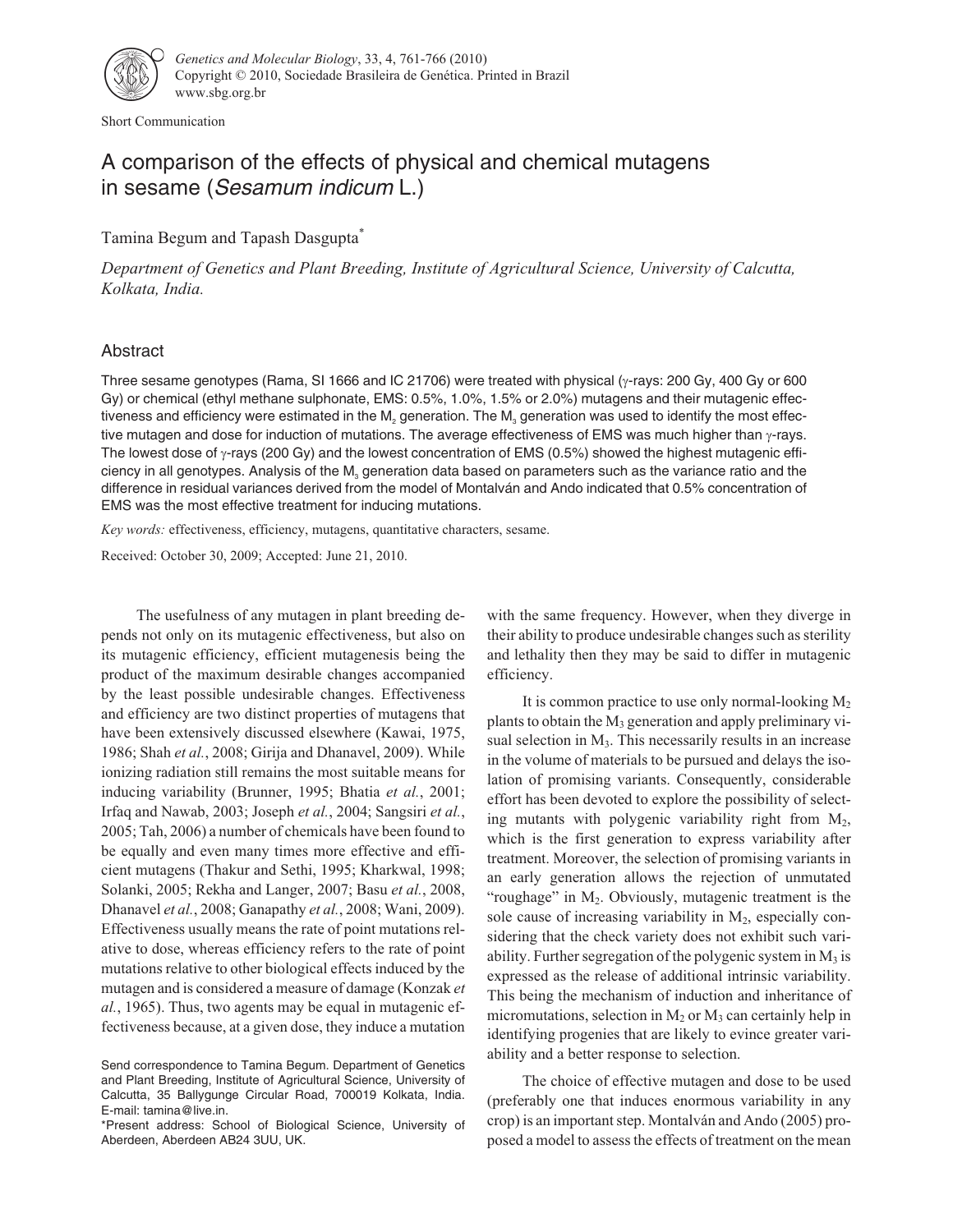and variance of mutagen-treated plants. Such an assessment could provide useful information for future sesame breeding programs.

In the present investigation, we examined the mutagenic effectiveness and efficiency of different doses of gamma  $(\gamma)$ -radiation and ethyl methane sulphonate (EMS) on the genetic variability of sesame in the  $M_2$  and  $M_3$  generations. The model of Montalván and Ando (2005) was applied to the  $M_3$  generation to identify the most effective mutagen and the dose that induced mutations.

Three sesame (*Sesamum indicum* L*.*) genotypes (Rama, SI 1666 and IC 21706) were selected for this study. One physical mutagen (gamma- or  $\gamma$ -rays) and a chemical mutagen (EMS) were used to induce mutations. Dry seeds (10%-12% moisture content) of each genotype were exposed to one of three doses (200 Gy, 400 Gy and 600 Gy) of  $\gamma$ -rays derived from <sup>60</sup>Co. Irradiation was done at the rate of 30 Gy/min in the gamma garden of the Central Research Institute for Jute and Allied Fibres (CRIJAF) at Kolkata, West Bengal, India. Three hundred seeds per genotype were treated with each dose of radiation. In the case of EMS, seeds (150 per concentration) were exposed to one of four concentrations of the chemical (0.5%, 1.0%, 1.5% and 2.0% in phosphate buffer of neutral pH) for 6 h with intermittent shaking. The treated seeds were then washed with water, dried with filter paper and immediately sown in the field. By the end of the experiments, each genotype had been subjected to eight treatments (control, three doses of  $\gamma$ -rays and four concentrations of EMS).

The seeds were sown at the end of February, 2004 at the Agricultural Experimental Farm of the University of Calcutta. The resulting plants were designated as  $M_1$ plants and subsequently  $M_2$  and  $M_3$  plants were grown. The spacing between rows and plants was 35 cm and 10 cm, respectively. A randomized block design was followed with three replications. Normal cultural practices were followed during the entire growing period. Mutagenic effectiveness and efficiency were estimated based on the relative frequency of family segregation in the M2 generation, as described by Konzak *et al.* (1965). Ten families were selected for the  $M_3$  generation based on their means. In  $M<sub>3</sub>$ , ten progeny rows were raised with a single control row for each treatment. The seeds were sown in the fourth week of February, 2006 in a randomized block design with three replications. The yield and yield components, *i.e.*, plant height (cm), number of branches per plant, number of capsules per plant, number of seeds per capsule, 1000-seed weight (g) and seed yield per plant  $(g)$  in the  $M_3$  generation were recorded.

The mean value, standard deviation, variance and coefficient of variation (CV) for each trait were estimated. The relative CV was estimated based on the CV of the mutagen-treated population (CVt) and the non-treated control sample (CVnt), according to the method of Montalván and Ando (2005). The F-test was used to determine the significance of the increase in genetic variance attributed to mutagenic treatment, where

$$
F = \frac{Variance \ among \ treated \ plants}{Variance \ among \ control \ plants}
$$

According to Ando and Vencovsky (1967), the difference between the residual variances of the treated and control samples provides an estimate of the increase in variance attributable to treatment with the mutagen and was computed as:

$$
Dt = sr^2 - so^2
$$

where Dt is the increase in variance attributable to treatment with the mutagen,  $sr^2$  is the residual variance resulting from treatment with the mutagen and  $\text{so}^2$  is the residual variance of the control.

The results for the  $M_2$  generation revealed that lower doses of mutagens were effective and efficient in causing polygenic variability in various quantitative characters, with a negative relationship between effectiveness and mutagen dose. These findings agreed with those of Roy Chowdhury *et al.* (2004) in mungbean, Dhanavel *et al.* (2008) in cowpea, Ganapathy *et al.* (2008) in little millet, and Sharma *et al.* (2005) and Thilagavathi and Mullainathan (2009) in black gram. The lowest concentration of EMS (0.5%) was the most effective in causing mutations. The average effectiveness of EMS was several times higher than  $\gamma$ -rays. Among the genotypes, 0.5% EMS was most effective in SI 1666 compared to Rama and IC 21706. Interestingly,  $\gamma$ -rays were more efficient in inducing mutations, with a lower dose of  $\gamma$ -rays showing a higher mutagenic efficiency, regardless of the genotypes. Studies in wheat (Gaul and Aastveit, 1966), *Arabidopsis thaliana* (Brock, 1971) and cowpea (Girija and Dhanavel, 2009) have also shown that EMS is more effective than radiation in inducing polygenic variability. On the other hand, various studies have shown that ionizing radiation induces greater polygenic variability than chemical mutagens (Murty and Oropeza, 1989; Sorour *et al.*, 1999; Larik *et al.*, 2009) and is therefore a powerful tool for engendering such variability. The earlier findings are therefore inconclusive.

Ionizing radiations such as  $\gamma$ -rays are highly effective in inducing chromosomal aberrations (Nilan and Konzak, 1961) whereas mutagens such as EMS act primarily on base pairs of the DNA molecule and yield a higher number of gene mutations. Because of the basic mechanistic difference between these two groups of mutagens, chemical mutagens are generally considered to be superior to physi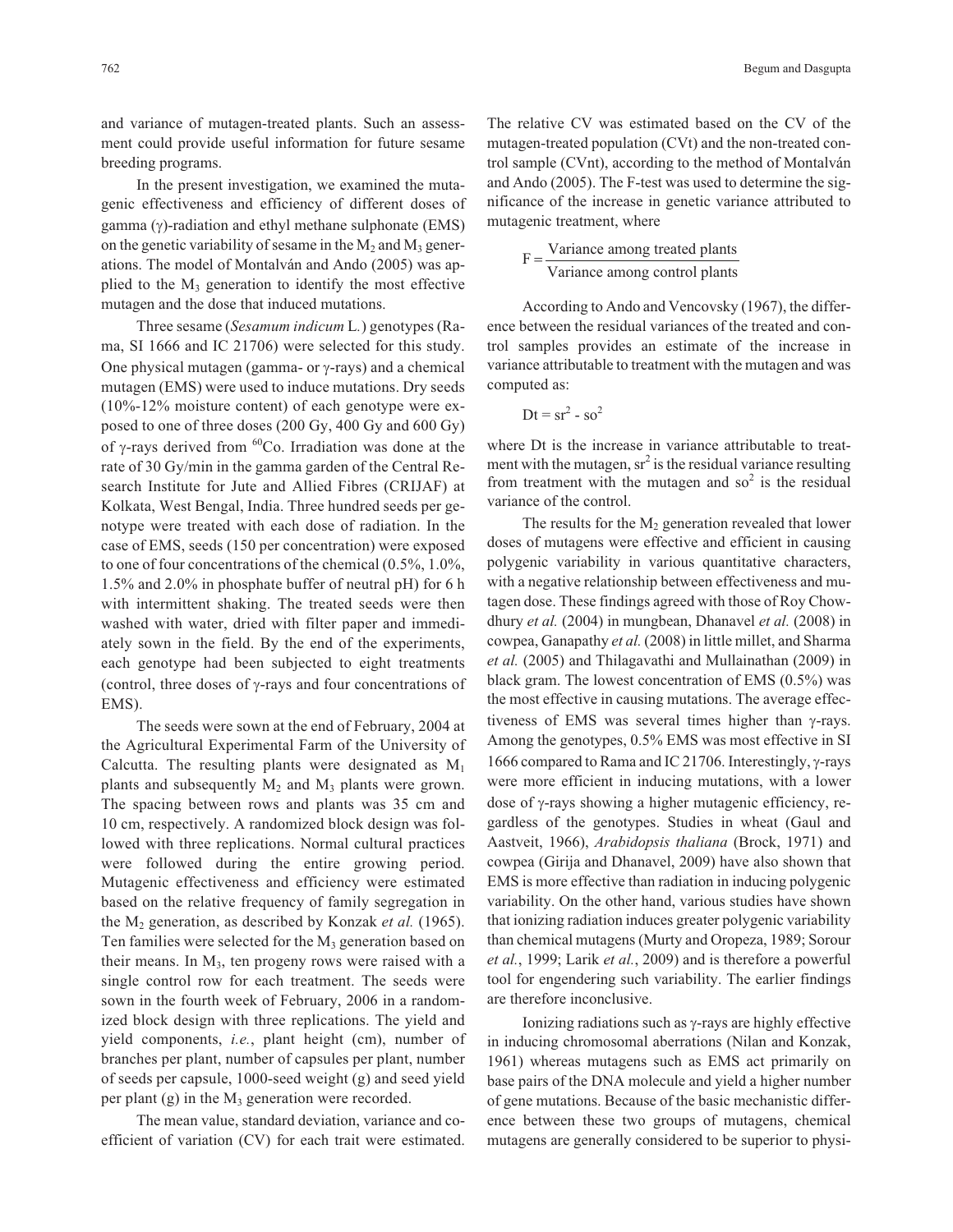cal mutagens for induction of mutation (Nilan and Konzak, 1961). Our findings for the  $M_2$  generation generally agreed with this conclusion. The  $M_3$  generation was studied further to affirm the conclusion of  $M<sub>2</sub>$  generation.

Analysis of the results for the  $M_3$  generation using the model of Montalván and Ando (2005) revealed important changes in the mean values of various traits in the treated groups of the three genotypes when compared to the controls. The highest percentage change caused by  $\gamma$ -rays (244.16%) was observed in the number of branches per plant for SI 1666 seeds irradiated with 200 Gy, whereas 0.5% EMS recorded maximum percentage change (207.78%) for the number of capsules per plant derived from IC 21706 seeds (Table 1). The CVt/CVnt ratio indicated that the  $\gamma$ -ray dose of 200 Gy was most effective in affecting the seed yield per plant and most of the yield components in irradiated population of Rama. On the other hand, a dose of 400 Gy was more effective in influencing the number of capsules per plant, 1000-seed weight and seed yield per plant in SI 1666 and IC 21706 (Table 1). Interestingly, the most effective EMS concentration varied among mutant populations, as indicated by the CVt/CVnt ratio. Thus, 0.5% concentration of EMS was most effective in influencing the number of branches per plant, number of capsules per plant and seed yield per plant in all genotypes, whereas a concentration of 2.0% had a greater effect on plant height, number of seeds per capsule and 1000-seed weight in Rama plants; concentrations of 1.5% and 1.0% were more effective on these three parameters in SI 1666 and IC 21706 plants, respectively (Table 1).

There was a decrease in the coefficient of variation (CV) for all of the characters when data from individual plants (Table 1) rather than average data (Table 2) were considered. The highest CV (and correspondingly high standard error) was recorded for the number of branches per plant in SI 1666 plants exposed to 0.5% EMS. Interestingly, the relative CV for the number of capsules per plant and number of seeds per capsule in mutant population of Rama, the number of branches per plant in mutants of SI 1666, and plant height, number of branches per plant, number of capsules per plant, number of seeds per capsule and seed yield per plant in mutant population of IC 21706 was > 1.0, indicating an increase in variance with these treatments (Table 1). The degree of variation in the number of capsules per plant was remarkably high in mutants of the three genotypes, but was low for 1000-seed weight (Table 1). Among the different treatments, 0.5% EMS consistently produced greater variation in all of the characters except for plant height in Rama and SI 1666.

The increase in variance in the treated populations (Table 3) was an important indicator of the efficiency of the mutagen in inducing genetic variability. The F-test results showed that the mutagens were efficiently increased the variances of all of the traits except for 1000-seed weight (Table 3). The variance ratio (Vt/Vnt) was higher for all characters in plants from Rama seeds irradiated with 400 Gy and 600 Gy, whereas plants from SI 1666 and IC 21706 seeds exposed to 200 Gy and 600 Gy had higher F-variances for seed yield and many of the yield components. On the other hand, 0.5% EMS produced higher F-variances for the number of capsules per plant and seed yield per plant, regardless of the genotypes (Table 3). These findings further confirmed that these doses were more effective in producing variability. In general, the variance ratio was lower for 1000-seed weight when compared to other characters, regardless of the treatment.

A combined analysis of the different parameters, as proposed by Montalván and Ando (2005), suggested that 0.5% EMS was the best mutagenic treatment since it produced the greatest variability. This conclusion is drawn

**Table 1** - Analysis of variance for six characters in the  $M_3$  generation.

| Source of variation        | df  | Plant height | Number of<br>branches/plant | Number of<br>capsules/plant | Number of<br>seeds/capsule | 1000-seed<br>weight | Seed<br>yield/plant |
|----------------------------|-----|--------------|-----------------------------|-----------------------------|----------------------------|---------------------|---------------------|
| Replication                |     | 0.21         | 0.54                        | 2.76                        | 0.18                       | 0.01                | 0.10                |
| Variety                    | 2   | 24597.62**   | 77.44**                     | $10464.08**$                | $300.69**$                 | $0.10**$            | 386.04**            |
| Treatment                  |     | 4208.71**    | $174.93**$                  | 9668.57**                   | 186.19**                   | $0.10**$            | 337.77**            |
| Variety x Treatment        | 14  | 2458.54**    | 48.32**                     | 9412.63**                   | $103.50**$                 | $0.14**$            | 386.37**            |
| Line                       | 9   | $404.30**$   | $22.55**$                   | 1158.82**                   | $22.96**$                  | $0.06**$            | 45.84**             |
| Variety x Line             | 18  | $295.70**$   | $32.18**$                   | 892.02**                    | $20.80**$                  | $0.03**$            | 33.29**             |
| Treatment x Line           | 63  | 446.29**     | $25.71**$                   | 2205.39**                   | $31.35**$                  | $0.07**$            | $88.10**$           |
| Variety x Treatment x Line | 126 | 511.79**     | $27.13**$                   | 2275.71**                   | $45.16**$                  | $0.05**$            | 84.86**             |
| Errors                     | 239 | 1.19         | 0.65                        | 4.35                        | 0.33                       | 0.002               | 0.15                |
| $CV\%$                     |     | 1.05         | 12.94                       | 3.27                        | 1.01                       | 1.32                | 3.34                |

\*\*p < 0.01, compared to control.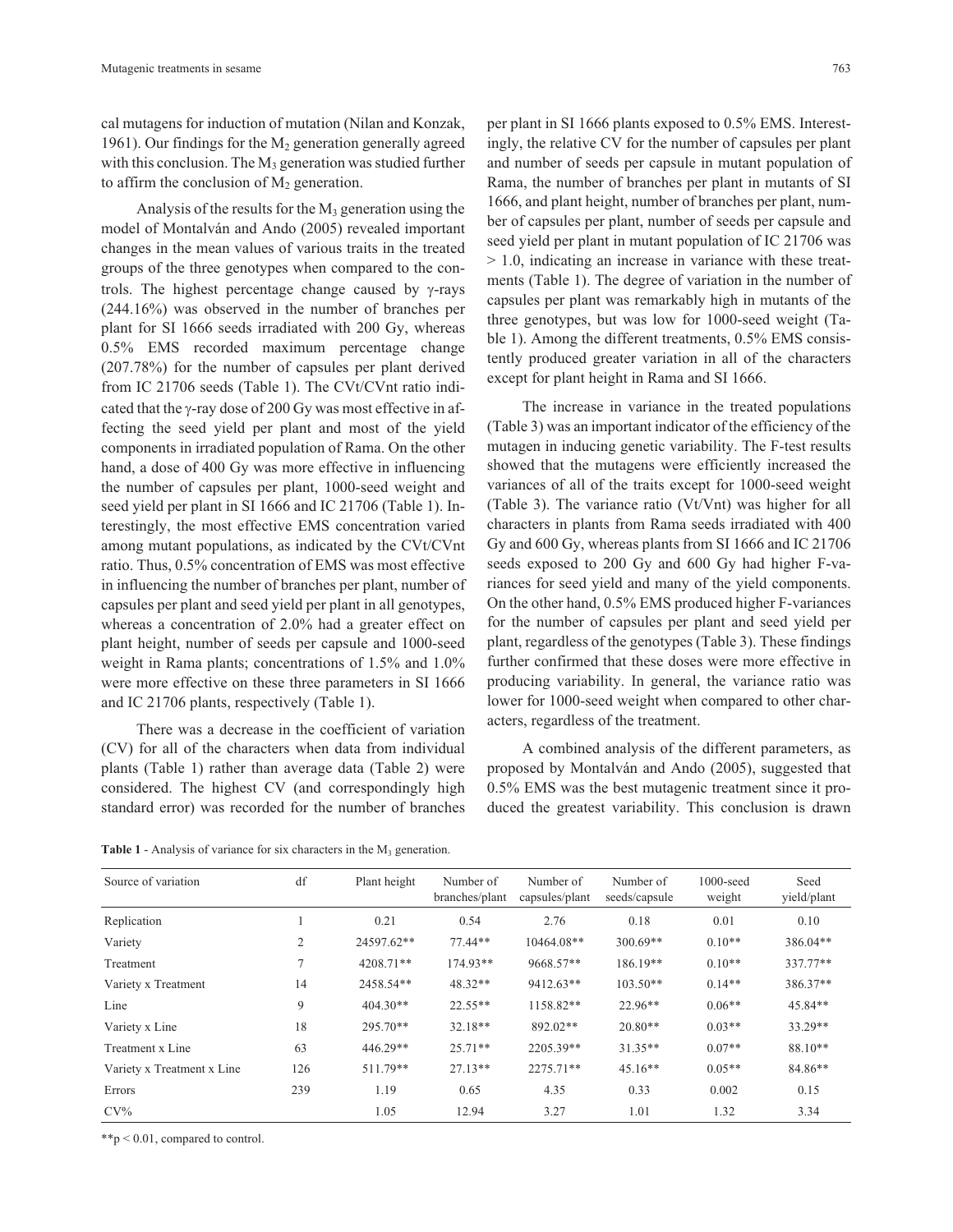| ļ             |               |
|---------------|---------------|
|               |               |
|               |               |
|               |               |
|               |               |
|               |               |
| ł<br>ׇ֒֘֝֡    |               |
|               |               |
|               |               |
|               |               |
|               |               |
|               |               |
|               |               |
|               |               |
| I             |               |
|               |               |
| ì             |               |
| ł             |               |
| į             |               |
|               |               |
| į             |               |
|               |               |
|               |               |
|               |               |
|               |               |
|               |               |
|               |               |
|               |               |
|               |               |
|               |               |
|               |               |
|               |               |
|               |               |
|               |               |
|               |               |
|               |               |
|               |               |
|               |               |
|               |               |
|               |               |
|               |               |
|               |               |
|               |               |
|               |               |
|               |               |
|               |               |
|               |               |
|               |               |
|               |               |
|               |               |
|               |               |
|               |               |
|               |               |
|               |               |
| Ĭ             |               |
|               |               |
|               |               |
|               |               |
|               |               |
| relativa<br>3 |               |
|               |               |
|               |               |
|               |               |
|               |               |
|               |               |
|               |               |
|               |               |
|               |               |
|               |               |
|               |               |
|               |               |
|               |               |
|               |               |
|               |               |
|               |               |
| l             |               |
| í E           |               |
|               |               |
|               |               |
|               |               |
|               |               |
|               |               |
|               |               |
|               |               |
|               |               |
|               |               |
|               |               |
|               |               |
|               |               |
|               |               |
|               |               |
|               | ż             |
|               | $\frac{1}{2}$ |

| 21706.              |                |                    |                  |                      |                                                                                                                                                                                                                                                                |        |                |                         |                     |                         |                                                      |                                                             |                                             |                                             |                    |                        |                |
|---------------------|----------------|--------------------|------------------|----------------------|----------------------------------------------------------------------------------------------------------------------------------------------------------------------------------------------------------------------------------------------------------------|--------|----------------|-------------------------|---------------------|-------------------------|------------------------------------------------------|-------------------------------------------------------------|---------------------------------------------|---------------------------------------------|--------------------|------------------------|----------------|
| Character           | Treatmen       | Dose               |                  | $_{\rm{SE}}$<br>Mean |                                                                                                                                                                                                                                                                |        | of the cont    |                         |                     |                         |                                                      |                                                             | <b>CVt/CV</b>                               |                                             |                    | mplitude of variation  |                |
|                     |                |                    | Rama             | SI1666               | IC 21706                                                                                                                                                                                                                                                       | Rama   | $\frac{16}{1}$ | C21706                  | Ram                 | $\overline{\text{S}}$   | IC 21706                                             |                                                             | 51                                          |                                             | Rama               |                        |                |
|                     | Control        | Control            | $86.19 \pm 2.21$ | $106.72 \pm 1.38$    | $107.05 \pm 0.19$                                                                                                                                                                                                                                              | 100.00 | 100.00         | 100.00                  | 3.63                | $\overline{.83}$        | 0.25                                                 | 1.00                                                        | 1.00                                        | $\overline{0}$                              | 73-95              |                        | 98-125         |
|                     | $\gamma$ -rays | $200\;\mathrm{Gy}$ | $87.34 \pm 0.45$ | $130.47 \pm 0.66$    |                                                                                                                                                                                                                                                                | 101.33 | 22.25          | 04.95                   | 0.74                | 0.68                    | 0.41                                                 | 0.20                                                        | 0.37                                        |                                             | $43 - 130$         | $67-112$<br>109-181    | $9 - 145$      |
|                     |                | 400 Gy             | $98.60 \pm 0.31$ | $107.25 \pm 0.86$    | $\begin{array}{c} 112.35 \pm 0.33 \\ 110.95 \pm 0.18 \\ 103.11 \pm 0.50 \\ 103.11 \pm 0.50 \\ 111.63 \pm 1.04 \\ 124.57 \pm 0.88 \\ 111.52 \pm 0.53 \\ 101.91 \pm 0.50 \end{array}$                                                                            | 114.40 | 00.50          | 03.64                   | 0.45                | $\overline{\mathbf{H}}$ | 0.23                                                 |                                                             | 0.62                                        | $1.64$<br>$2.76$<br>$4.00$                  | 56-119             | 92-127                 | 96-127         |
| Plant height        |                | 600 Gy             | $93.47 \pm 0.76$ | $131.42 \pm 0.84$    |                                                                                                                                                                                                                                                                | 108.45 | 23.14          | 06.32                   | 116                 | 0.90                    |                                                      | 0.32                                                        | 0.49                                        |                                             | $73 - 114$         | 105-169                | $62 - 124$     |
|                     | EMS            | $0.5\%$            | $93.61 \pm 0.33$ | $117.59 \pm 0.47$    |                                                                                                                                                                                                                                                                | [08.6] | 10.19          | 104.28                  | 0.50                | 0.56                    |                                                      | 0.14                                                        | 0.31                                        |                                             | $62 - 141$         | 81-136                 | 87-159         |
|                     |                | $1.0\%$            | $93.30 \pm 0.56$ | $109.92 \pm 0.33$    |                                                                                                                                                                                                                                                                | 108.25 | 103.00         | 116.37                  | 0.85                | 0.42                    | $0.69$<br>1.00<br>1.32<br>1.367                      | 0.23                                                        | 0.23                                        | $3.38$<br>$2.80$                            | 63-147             | 64-168                 | 86-148         |
|                     |                | $1.5\%$            | $94.41 \pm 0.73$ | $85.31 \pm 0.46$     |                                                                                                                                                                                                                                                                | 109.54 | 79.94          | 04.18                   | 1.09                | 0.76                    |                                                      | 0.30                                                        | 0.42                                        |                                             | 51-134             | 60-119                 | 82-133         |
|                     |                | $2.0\%$            | $66.44 \pm 9.49$ | $92.35 \pm 0.16$     |                                                                                                                                                                                                                                                                | 77.09  | 86.53          | 5.20                    | 21.16               | 0.24                    | 270                                                  | 5.83                                                        | $\frac{3}{2}$                               |                                             | $73 - 135$         | 79-110                 | $62 - 129$     |
|                     | Control        | Control            | $4.31 \pm 0.26$  | $3.94 \pm 0.07$      |                                                                                                                                                                                                                                                                | 100.00 | 100.00         | 100.00                  | 8.62                | 2.49                    | $1.45$<br>$7.18$                                     | 1.00                                                        | $1.00$<br>$1.82$<br>$2.36$                  | $1.00$<br>0.87<br>4.33<br>3.98              | $\overline{5}$     | $6-6$                  | $0-6$          |
|                     | y-rays         | 200Gy              | $4.97 \pm 0.13$  | $9.62 \pm 0.31$      |                                                                                                                                                                                                                                                                | 115.31 | 244.16         | 232.22<br>135.55        | 3.66                | 4.52<br>5.88            |                                                      | 0.42                                                        |                                             |                                             | $0 - 29$           | $2 - 18$<br>3-13       | $8 - 22$       |
| Number of           |                | 400 Gy             | $7.12 \pm 0.21$  | $8.66 \pm 0.36$      |                                                                                                                                                                                                                                                                | 165.20 | 219.80         |                         | 4.23                |                         |                                                      | 0.49                                                        |                                             |                                             | $2 - 33$           |                        | $2 - 12$       |
| branches/plant      |                | 600 Gy             | $4.27 \pm 0.18$  | $4.68 \pm 1.08$      |                                                                                                                                                                                                                                                                | 99.07  | 118.78         | 00.83                   | 5.83                | 32.68                   | 6.60                                                 | 0.68                                                        | 13.12                                       |                                             | $2-6$              | $2 - 9$                | $2 - 12$       |
|                     | EMS            | $0.5\%$            | $6.44 \pm 0.08$  | $4.71 \pm 0.25$      |                                                                                                                                                                                                                                                                | 149.42 | 19.54          | 143.04<br>143.87        | 8.34                | 34.62                   | 24.73                                                | 0.97                                                        | 13.90                                       | 14.90                                       | $0 - 32$<br>1-13   | $0 - 29$               | $2 - 19$       |
|                     |                | $1.0\%$            | $4.97 \pm 0.14$  | $7.64 \pm 1.87$      |                                                                                                                                                                                                                                                                | 115.31 | 193.91         |                         | 3.99                | 7.61                    | $3.55$<br>$4.71$<br>$9.23$                           | 0.46                                                        | 3.06                                        | $2.34$<br>$2.34$<br>$5.56$                  |                    | $4-18$                 | $0 - 12$       |
|                     |                | $1.5\%$            | $8.62 \pm 0.51$  | $6.28 \pm 0.19$      |                                                                                                                                                                                                                                                                | 200.00 | 159.39         | 166.32                  | $1.81$              | 4.22                    |                                                      | 0.21                                                        | 1.69                                        |                                             | $0 - 15$           | $0 - 15$               | $0-8$          |
|                     |                | $2.0\%$            | $4.02 \pm 0.14$  | $3.45 \pm 0.18$      |                                                                                                                                                                                                                                                                | 93.27  | 87.56          | 70.05                   | $\frac{5.04}{5}$    | $\frac{50}{25}$         |                                                      |                                                             | $\frac{5}{2}$                               |                                             | $\overline{21}$    | $0 - 7$                | $0 - 7$        |
|                     | Control        | Control            | $52.37 \pm 0.24$ | $51.07 \pm 0.59$     |                                                                                                                                                                                                                                                                | 100.00 | 100.00         | 100.00                  | 0.64                | 1.69                    | 0.70                                                 |                                                             |                                             | $\begin{array}{c} 1.00 \\ 1.79 \end{array}$ | 46-84              | $21 - 63$              | $24 - 55$      |
| Number of           | y-rays         | 200 Gy             | $66.36 \pm 0.54$ | $86.87 \pm 0.72$     |                                                                                                                                                                                                                                                                | 126.31 | 70.10          | 150.84                  | 1.15                | 1.18                    | 1.25                                                 |                                                             | $\begin{array}{c} 1.00 \\ 0.70 \end{array}$ |                                             | $6 - 212$          | $15-142$               | 76-124         |
| capsules/plant      |                | 400 Gy             | $66.32 \pm 0.53$ | $72.42 \pm 0.45$     |                                                                                                                                                                                                                                                                | 126.64 | 141.81         |                         | 1.12                | 1.27                    |                                                      |                                                             | 0.75                                        | 26.47                                       | $12 - 181$         | 18-134                 | $16 - 90$      |
|                     |                | 600 Gy             | $45.26 \pm 0.32$ | $99.46 \pm 0.89$     |                                                                                                                                                                                                                                                                | 83.42  | 94.75          | 98.14<br>83.80          | 0.99                | 0.86                    | $\begin{array}{c} 18.53 \\ 4.30 \\ 1.76 \end{array}$ | $\begin{array}{c} 1.00 \\ 1.80 \\ 1.75 \\ 1.55 \end{array}$ | 0.51                                        | 6.14                                        | 27-75              | 33-181<br>10-335       | $5 - 91$       |
|                     | EMS            | $0.5\%$            | $71.66 \pm 0.44$ | $52.01 \pm 0.51$     |                                                                                                                                                                                                                                                                | 136.83 | 01.84          | 207.78                  | 2.56                | 3.47                    |                                                      | 4.00                                                        |                                             |                                             | 9-237              |                        | $5 - 372$      |
|                     |                | $1.0\%$            | $37.32 \pm 0.67$ | $50.94 \pm 0.32$     |                                                                                                                                                                                                                                                                | 71.26  | 99.75          | 109.53                  | 0.87                | $0.87$                  | 1.27                                                 | $1.36$<br>$1.58$<br>$2.59$                                  | $\begin{array}{c} 2.05 \\ 0.51 \end{array}$ |                                             | $4 - 82$           | $17 - 58$              | 51-226         |
|                     |                | $1.5\%$            | $75.18 \pm 0.54$ | $38.45 \pm 0.71$     |                                                                                                                                                                                                                                                                | 143.56 | 75.29          | 107.58                  | $1.01\,$            | 2.63                    | 1.54                                                 |                                                             | $1.56$<br>$0.52$                            |                                             | $6 - 137$          | 7-66                   | $7 - 63$       |
|                     |                | $2.0\%$            | $28.69 \pm 0.34$ | $58.57 \pm 0.32$     |                                                                                                                                                                                                                                                                | 54.78  | 114.69         | 96.10                   | 1.66                | 0.88                    | 1.12                                                 |                                                             |                                             |                                             | 25-138             | $12 - 86$              | $12 - 98$      |
|                     | Control        | Control            | $59.09 \pm 0.08$ | $55.96 \pm 0.26$     |                                                                                                                                                                                                                                                                | 100.00 | 100.00         | 100.00                  | 0.20                | 0.65                    | 0.42                                                 | $1.00\,$                                                    | $1.00$<br>$1.42$<br>$2.49$                  |                                             | 48-63              | $50 - 63$              | 56-58          |
|                     | $\gamma$ -rays | 200 Gy             | $56.47 \pm 1.51$ | $55.27 \pm 0.38$     |                                                                                                                                                                                                                                                                | 95.57  | 98.77          | 89.10                   | 3.78                | 0.92                    | 0.48                                                 | 18.90                                                       |                                             |                                             | 38-64              | 38-66                  | 49-64          |
| Number of           |                | 400 Gy             | $55.41 \pm 0.16$ | $55.71 \pm 0.64$     |                                                                                                                                                                                                                                                                | 93.77  | 99.55          | 84.85                   | 0.40                | $1.62\,$                | 0.46                                                 | 2.00                                                        |                                             |                                             | 40-64              | 48-62                  | $50 - 61$      |
| seeds/capsule       |                | 600 Gy             | $57.28 \pm 0.26$ | $59.87 \pm 0.16$     |                                                                                                                                                                                                                                                                | 96.94  | 106.99         | 87.62                   | 0.65                | 0.37                    | $1.12$<br>0.47                                       | 3.25                                                        | 0.57                                        |                                             | $44 - 62$<br>32-66 | 52-64<br>38-67         | 48-60          |
|                     | EMS            | $0.5\%$            | $58.01 \pm 0.26$ | $56.72 \pm 0.12$     |                                                                                                                                                                                                                                                                | 98.17  | 101.36         | 91.25<br>91.87<br>90.70 | 0.63                | 0.31                    |                                                      | 3.15                                                        | 0.48                                        |                                             |                    |                        | $40 - 71$      |
|                     |                | $1.0\%$            | $51.48 \pm 0.10$ | $55.90 \pm 0.11$     |                                                                                                                                                                                                                                                                | 87.12  | 99.89          |                         | 0.27                | $\frac{0.28}{0.71}$     | $0.86$<br>0.44                                       | $1.35$<br>4.35                                              | $0.43$<br>1.09                              |                                             | 40-64              | $48 - 63$<br>$40 - 65$ | 44-64          |
|                     |                | $1.5\%$            | $58.36 \pm 0.36$ | $54.26 \pm 0.27$     |                                                                                                                                                                                                                                                                | 98.76  | 96.96          |                         | 0.87                |                         |                                                      |                                                             |                                             |                                             | 48-65              |                        | $45 - 62$      |
|                     |                | $2.0\%$            | $53.57 \pm 0.39$ | $54.22 \pm 0.18$     |                                                                                                                                                                                                                                                                | 90.66  | 96.89          | 84.96                   | 1.08                | 0.47                    | 0.58                                                 | 5.40                                                        | 0.72                                        |                                             | 48-64              | 44-56                  | $48 - 64$      |
|                     | Control        | Control            | $3.02 \pm 0.01$  | $3.28 \pm 0.01$      |                                                                                                                                                                                                                                                                | 100.00 | 100.00         | 100.00                  | 0.42                | 0.16                    | 0.63                                                 | 1.00                                                        | 1.38                                        | $1.00$<br>0.27                              | 2.85-3.27          | $2.74 - 3.48$          | $2.81 - 3.16$  |
|                     | $\gamma$ -rays | 200Gy              | $3.04 \pm 0.01$  | $3.21 \pm 0.01$      |                                                                                                                                                                                                                                                                | 100.66 | 97.87          | 92.97                   | 0.20                | 0.22                    | $0.17$                                               | 0.48                                                        |                                             |                                             | 2.90-3.69          | 2.81-3.65              | 2.85-3.19      |
| 1000-seed<br>weight |                | 400 Gy             | $3.12 \pm 0.01$  | $3.05 \pm 0.02$      |                                                                                                                                                                                                                                                                | 103.31 | 92.99          | 92.66<br>90.83          | 0.12                | 0.76                    |                                                      | 0.29                                                        | 4.75                                        |                                             | 2.97-3.60          | 2.86-3.26              | 2.75-3.13      |
|                     |                | 600 Gy             | $3.11 \pm 0.01$  | $3.10 \pm 0.01$      |                                                                                                                                                                                                                                                                | 102.98 | 94.51          |                         | 0.15                | 0.16                    |                                                      | 0.36                                                        | 1.00                                        | 1.19<br>0.35<br>0.49                        | 2.74-3.41          | 2.85-3.26              | $2.60 - 3.24$  |
|                     | EMS            | $0.5\%$            | $3.07 \pm 0.01$  | $3.12 \pm 0.01$      |                                                                                                                                                                                                                                                                | 101.66 | 95.12          | 93.88<br>93.27          | 0.33                | 0.13                    |                                                      | 0.79                                                        | $0.81$                                      |                                             | 2.08-3.81          | 2.06-3.66              | $2.10 - 3.24$  |
|                     |                | $1.0\%$            | $3.13 \pm 0.01$  | $3.11\pm0.01$        |                                                                                                                                                                                                                                                                | 103.64 | 94.82          |                         | 0.20                | 0.14                    |                                                      | 0.48                                                        | $_{0.88}$                                   |                                             | $2.72 - 3.64$      | 2.39-3.35              | $2.76 - 3.33$  |
|                     |                | $1.5\%$            | $3.16 \pm 0.01$  | $3.04 \pm 0.01$      | $481 \pm 0.06$ $11.17 \pm 0.13$ $6.32 \pm 0.33$ $6.85 \pm 0.23$ $6.85 \pm 0.23$ $5.84 \pm 1.40$ $6.83 \pm 0.21$ $6.85 \pm 0.23$ $5.84 \pm 0.23$ $5.85 \pm 1.47 \pm 1.09$ $5.81 \pm 1.63$ $5.81 \pm 1.63$ $5.81 \pm 1.63$ $5.81 \pm 1.63$ $5.81 \pm 1.63$ $5.8$ | 104.64 | 92.68<br>92.68 | 95.11                   | $0.07$              | 0.17                    |                                                      | 0.17                                                        | $1.06$<br>$0.75$<br>$1.00$                  | $0.19$<br>$0.27$<br>$1.00$                  | 2.74-3.60          | $2.28 - 3.52$          | 2.25-3.18      |
|                     |                | $2.0\%$            | $3.00\pm0.01$    | $3.04 \pm 0.01$      |                                                                                                                                                                                                                                                                | 99.34  |                | 94.50                   | 0.44                | $0.12$<br>$2.00$        |                                                      | 1.05                                                        |                                             |                                             | 2.81-3.65          | 2.81-3.27              | $2.46 - 3.50$  |
|                     | Control        | Control            | $9.31 \pm 0.18$  | $9.37 \pm 0.13$      |                                                                                                                                                                                                                                                                | 100.00 | 100.00         | 100.00                  | 2.76                |                         | 1.26                                                 | 0.00                                                        |                                             |                                             | 8.13-12.56         | 3.75-12.08             | 5.14-13.29     |
|                     | $\gamma$ -rays | 200Gy              | $11.62 \pm 0.23$ | $15.62 \pm 0.14$     |                                                                                                                                                                                                                                                                | 124.81 | 166.70         | 125.85                  | 2.83                | 1.20                    | 1.52                                                 | 1.03                                                        | 0.60                                        | 1.21                                        | 7.84-20.25         | 2.04-22.92             | $1.18 - 22.15$ |
|                     |                | 400 Gy             | $11.19 \pm 0.10$ | $12.60 \pm 0.21$     |                                                                                                                                                                                                                                                                | 120.19 | 134.47         | 77.13                   | 1.24                | 2.31                    | 18.72                                                | 0.45                                                        | 1.16<br>0.65                                | 14.86                                       | 5.70-27.39         | 2.75-22.17             | 2.55-15.51     |
|                     |                | 600 Gy             | $8.20 \pm 0.07$  | $18.88 \pm 0.17$     | $\begin{array}{c} 12.42\pm0.11\\ 15.63\pm0.17\\ 9.58\pm0.14\\ 8.14\pm0.25\\ 22.72\pm1.13 \end{array}$                                                                                                                                                          | 88.08  | 201.49         | 65.54                   | 1.17                | 1.29                    | 0.19                                                 | 0.42                                                        |                                             | $0.15$<br>2.88                              | 5.15-12.64         | 5.35-36.66             | 0.97-15.14     |
| Seed yield/plant    |                | $0.5\%$            | $6.25 \pm 0.09$  | $8.90 \pm 0.25$      |                                                                                                                                                                                                                                                                | 67.13  | 94.98          | 182.93                  | 1.98                | 2.05                    | 3.63                                                 | 0.72                                                        | 1.03                                        |                                             | 1.10-26.73         | 5.92-38.90             | $.48 - 41.79$  |
|                     | EMS            | $1.0\%$            | $13.22 \pm 0.11$ | $15.20 \pm 0.10$     | $\overline{16}$<br>$11.75 \pm 0.$                                                                                                                                                                                                                              | 142.00 | 162.22         | 19'40                   |                     | 0.85                    | 1.57                                                 | 0.43                                                        | 0.43                                        |                                             | 5.41-22.17         | 1.44-32.95             | $.61 - 28.41$  |
|                     |                | $1.5\%$            | $14.54 \pm 0.09$ | $6.38 \pm 0.13$      | $11.47 \pm 0.32$                                                                                                                                                                                                                                               | 156.18 | 68.09          | 92.35                   | $\frac{1.18}{0.89}$ | 0.91                    |                                                      | $0.32$<br>$0.62$                                            | 0.46<br>0.56                                | $1.50$<br>$1.50$                            | $1.21 - 15.66$     | 3.85-16.84             | 4.71-29.16     |
|                     |                | $2.0\%$            | $4.79 \pm 0.06$  | $5.31 \pm 0.05$      | $9.67 + 0.09$                                                                                                                                                                                                                                                  | 51.45  | 56.67          | 77.86                   |                     |                         | $\overline{32}$                                      |                                                             |                                             |                                             | 5.18-14.15         | 2.26-11.04             | $4.72 - 19.80$ |
|                     |                |                    |                  |                      | $\text{CVI} = \text{coefficient}$ of variation among plants from the mutagenic treatment; $\text{CVnt} = \text{coefficient}$ of variation among plants from the control treatment                                                                              |        |                |                         |                     |                         |                                                      |                                                             |                                             |                                             |                    |                        |                |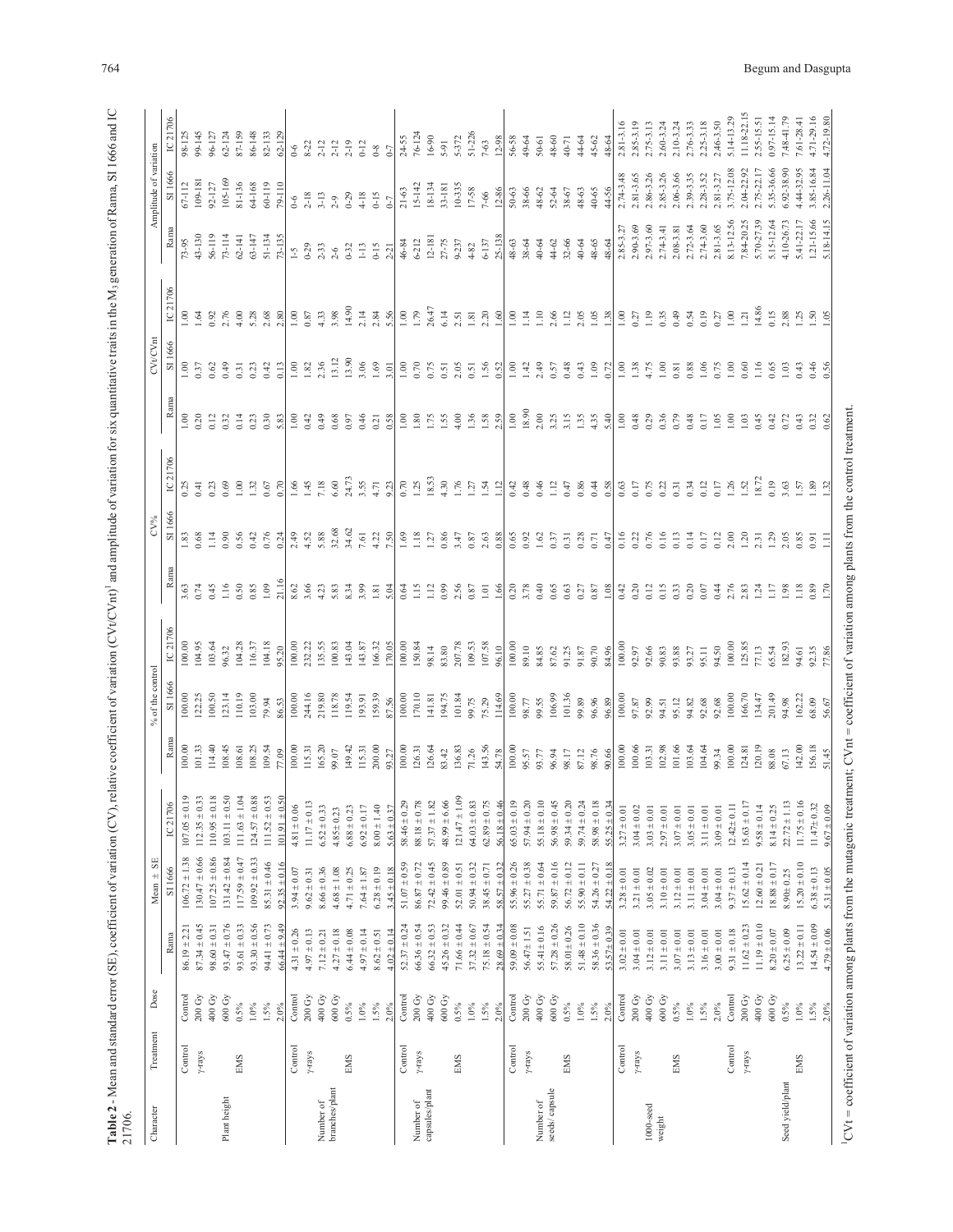**Table 3** - Phenotypic variance, residual variance, F-test  $(VtVnt)^{1}$  and variance increase due to the mutagenic treatment  $(Dt)^{2}$ , estimated for six quantitative characters in the M<sub>3</sub> generation of Rama, SI 1666 and IC 21706 treated with  $\gamma$ -rays and EMS.

| Character | Treatment      | Dose               |         | Phenotypic variance |          |          | Residual variance |          |           | $"F" = Vt/Vnt$ |            |          | Dt       |          |
|-----------|----------------|--------------------|---------|---------------------|----------|----------|-------------------|----------|-----------|----------------|------------|----------|----------|----------|
|           |                |                    | Rama    | SI 1666             | IC 21706 | Rama     | SI 1666           | IC 21706 | Rama      | SI 1666        | IC 21706   | Rama     | SI 1666  | IC 21706 |
|           | Control        | Control            | 37.92   | 3.16                | 2.30     | 9.77     | 3.80              | 0.07     | 1.00      | 1.00           | 1.00       | 0.00     | $0.00\,$ | 0.00     |
|           | $\gamma$ -rays | $200 \text{ Gy}$   | 52.51   | 593.22              | 70.68    | 0.41     | 0.86              | 0.21     | 1.38      | 187.73**       | $30.73**$  | $-9.36$  | $-2.94$  | 0.14     |
|           |                | 400 Gy             | 186.27  | 110.32              | 148.45   | 0.19     | 1.50              | 0.07     | $4.91*$   | 34.91**        | 64.54**    | $-9.58$  | $-2.30$  | 0.00     |
| Plant     |                | 600 Gy             | 213.62  | 457.30              | 329.32   | 1.17     | 0.40              | 0.50     | $5.63**$  | 144.72**       | 143.18**   | $-8.60$  | $-3.40$  | 0.43     |
| height    | <b>EMS</b>     | 0.5%               | 185.05  | 745.27              | 258.62   | 0.22     | 0.44              | 2.18     | 4.88*     | 235.84**       | $112.44**$ | $-9.55$  | $-3.36$  | 2.11     |
|           |                | 1.0%               | 295.34  | 162.14              | 492.68   | 0.63     | 0.22              | 1.56     | 7.79**    | 51.31**        | $214.21**$ | $-9.14$  | $-3.58$  | 1.49     |
|           |                | 1.5%               | 347.19  | 144.99              | 111.40   | 1.07     | 0.42              | 0.56     | $9.16**$  | 45.88**        | 48.43**    | $-8.70$  | $-3.38$  | 0.49     |
|           |                | 2.0%               | 461.20  | 28.62               | 156.78   | 180.29   | 0.05              | 0.51     | $12.16**$ | $9.06**$       | 68.17**    | 170.52   | $-3.75$  | 0.44     |
|           | Control        | Control            | 0.55    | 0.07                | 0.03     | 0.14     | 0.01              | 0.01     | 1.00      | 1.00           | 1.00       | 0.00     | 0.00     | 0.00     |
|           | $\gamma$ -rays | $200 \text{ Gy}$   | 1.79    | 12.61               | 16.75    | 0.03     | 0.19              | 0.03     | $3.25*$   | 180.14**       | 558.33**   | $-0.11$  | 0.18     | 0.02     |
| Number    |                | 400 Gy             | 62.46   | 18.67               | 14.57    | 0.09     | 0.26              | 0.22     | 113.56**  | 266.71**       | 485.67**   | $-0.05$  | 0.25     | 0.21     |
| of        |                | 600 Gy             | 1.04    | 5.89                | 8.95     | 0.06     | 2.34              | 0.10     | 1.89      | 84.14**        | 298.33**   | $-0.08$  | 2.33     | 0.09     |
| branches/ | <b>EMS</b>     | 0.5%               | 15.45   | 5.14                | 20.79    | 0.01     | 0.13              | 0.11     | 28.09**   | 73.43**        | 693.00**   | $-0.13$  | 0.12     | 0.10     |
| plant     |                | 1.0%               | 2.28    | 23.28               | 15.92    | 0.04     | 7.00              | 0.06     | $4.15*$   | 332.57**       | 530.67**   | $-0.10$  | 6.99     | 0.05     |
|           |                | 1.5%               | 27.39   | 27.80               | 32.42    | 0.52     | 0.07              | 3.91     | 49.80**   | 397.14**       | 1080.67**  | 0.38     | 0.06     | 3.90     |
|           |                | 2.0%               | 9.96    | 0.91                | 6.49     | 0.04     | 0.07              | 0.27     | $18.11**$ | 13.00**        | $216.33**$ | $-0.10$  | 0.06     | 0.26     |
|           | Control        | Control            | 8.35    | 7.46                | 2.35     | 0.11     | 0.71              | 0.17     | 1.00      | 1.00           | 1.00       | 0.00     | 0.00     | 0.00     |
| Number    | $\gamma$ -rays | $200\,\mathrm{Gy}$ | 314.04  | 1190.50             | 177.33   | 0.59     | 1.05              | 1.21     | $37.61**$ | 159.58**       | 75.46**    | 0.48     | 0.34     | 1.04     |
| of        |                | 400 Gy             | 2007.43 | 1737.06             | 949.88   | 0.55     | 0.40              | 6.65     | 240.41**  | 232.85**       | 404.20**   | 0.44     | $-0.31$  | 6.48     |
| capsules/ |                | 600 Gy             | 108.37  | 2325.92             | 789.71   | 0.20     | 1.60              | 88.66    | 12.98**   | 311.79**       | 336.05**   | 0.09     | 0.89     | 88.49    |
| plant     | <b>EMS</b>     | 0.5%               | 1199.08 | 3844.48             | 4185.70  | 0.39     | 0.52              | 2.37     | 143.60**  | 515.35**       | 1781.15**  | 0.28     | $-0.19$  | 2.20     |
|           |                | 1.0%               | 989.44  | 349.98              | 212.55   | 0.91     | 0.21              | 1.38     | 118.50**  | 46.91**        | $90.45**$  | 0.80     | $-0.50$  | 1.21     |
|           |                | 1.5%               | 994.33  | 335.57              | 2300.56  | 0.58     | 1.02              | 1.11     | 119.08**  | 44.98**        | 978.96**   | 0.47     | 0.31     | 0.94     |
|           |                | 2.0%               | 482.33  | 95.01               | 568.55   | 0.23     | 0.20              | 0.42     | 57.76**   | 12.74**        | 241.94**   | 0.12     | $-0.51$  | 0.25     |
|           | Control        | Control            | 1.28    | 1.21                | 0.84     | 0.14     | 0.13              | 0.08     | 1.00      | 1.00           | 1.00       | 0.00     | 0.00     | 0.00     |
|           | $\gamma$ -rays | 200 Gy             | 18.68   | 4.05                | 22.51    | 4.54     | 0.28              | 0.08     | 14.59**   | $3.35*$        | 26.80**    | 4.40     | 0.15     | 0.00     |
| Number    |                | 400 Gy             | 26.32   | 13.85               | 18.53    | 0.05     | 0.82              | 0.02     | 20.56**   | $11.45**$      | $22.06**$  | $-0.09$  | 0.69     | $-0.06$  |
| of        |                | 600 Gy             | 28.92   | 18.94               | 25.33    | 0.14     | 0.05              | 0.40     | 22.59**   | 15.65**        | $30.15**$  | 0.00     | $-0.08$  | 0.32     |
| seeds/    | <b>EMS</b>     | 0.5%               | 46.37   | 18.75               | 12.52    | 0.13     | 0.30              | 0.08     | $36.23**$ | $15.50**$      | 14.90**    | $-0.01$  | 0.17     | 0.00     |
| capsule   |                | 1.0%               | 46.93   | 15.99               | 12.35    | 0.02     | 0.02              | 0.12     | 36.66**   | $13.21**$      | $14.70**$  | $-0.12$  | $-0.11$  | 0.04     |
|           |                | 1.5%               | 47.58   | 14.89               | 8.46     | 0.26     | 0.15              | 0.07     | 37.17**   | $12.31**$      | $10.07**$  | 0.12     | 0.02     | $-0.01$  |
|           |                | 2.0%               | 34.45   | 9.86                | 14.41    | 0.31     | 0.07              | 0.23     | 26.91**   | 8.15**         | $17.15**$  | 0.17     | $-0.06$  | 0.15     |
|           | Control        | Control            | 0.01    | 0.01                | 0.00     | 0.00     | 0.00              | 0.00     | 1.00      | 1.00           | 1.00       | 0.00     | 0.00     | 0.00     |
|           | $\gamma$ -rays | $200 \text{ Gy}$   | 0.02    | 0.03                | 0.02     | 0.00     | 0.00              | 0.00     | 2.00      | 3.00           | 0.02       | 0.00     | 0.00     | 0.00     |
| $1000 -$  |                | 400 Gy             | 0.03    | 0.02                | 0.01     | 0.00     | 0.00              | 0.00     | 3.00      | 2.00           | 0.01       | 0.00     | 0.00     | 0.00     |
| seed      |                | 600 Gy             | 0.06    | 0.02                | 0.02     | 0.00     | 0.00              | 0.00     | $6.00**$  | 2.00           | 0.02       | 0.00     | 0.00     | 0.00     |
| weight    | <b>EMS</b>     | 0.5%               | 0.02    | 0.03                | 0.02     | 0.00     | 0.00              | 0.00     | 2.00      | 3.00           | 0.02       | 0.00     | 0.00     | 0.00     |
|           |                | 1.0%               | 50.00   | 0.04                | 0.03     | 0.00     | 0.00              | 0.00     | 5000.00** | $4.00*$        | 0.03       | 0.00     | 0.00     | 0.00     |
|           |                | 1.5%               | 0.06    | 0.025               | 0.02     | 0.00     | 0.00              | 0.00     | $6.00**$  | 2.50           | 0.02       | 0.00     | 0.00     | 0.00     |
|           |                | 2.0%               | 0.03    | 0.03                | 0.03     | 0.00     | 0.00              | 0.00     | 3.00      | 3.00           | 0.03       | 0.00     | 0.00     | 0.00     |
|           | Control        | Control            | 0.22    | 0.22                | 0.20     | 0.07     | 0.03              | 0.02     | 1.00      | 1.00           | 1.00       | $0.00\,$ | 0.00     | 0.00     |
|           |                | $200\ \mathrm{Gy}$ | 15.79   | 44.33               | 12.13    | 0.11     | 0.04              | 0.06     | 71.77**   | 201.50**       | $60.65**$  | 0.04     | 0.01     | 0.04     |
| Seed      | $\gamma$ -rays | 400 Gy             | 45.36   | 57.26               | 15.65    | 0.02     | 0.09              | 0.08     | 206.18**  | 260.27**       | 78.25**    | $-0.05$  | 0.05     | 0.06     |
| yield/    |                | 600 Gy             | 6.74    | 103.02              | 19.67    | $0.01\,$ | 0.06              | 2.53     | $30.64**$ | 468.27**       | 98.35**    | $-0.06$  | 0.03     | 2.51     |
| plant     | <b>EMS</b>     | 0.5%               | 58.15   | 163.06              | 168.82   | 0.02     | 0.02              | 0.13     | 264.32**  | 741.18**       | 844.10**   | $-0.05$  | $-0.01$  | 0.11     |
|           |                | 1.0%               | 4.73    | 12.37               | 10.26    | 0.02     | 0.01              | 0.05     | $21.50**$ | 56.23**        | 51.30**    | $-0.05$  | $-0.02$  | 0.03     |
|           |                | 1.5%               | 53.38   | 9.97                | 75.81    | 0.02     | 0.04              | $0.20\,$ | 242.64**  | 45.32**        | 379.05**   | $-0.05$  | 0.01     | 0.18     |
|           |                | 2.0%               | 16.27   | 1.00                | 20.85    | 0.01     | 0.00              | 0.02     | 73.95**   | $4.55*$        | $104.25**$ | $-0.06$  | $-0.03$  | 0.00     |

 ${}^{1}$ Vt = variance among mutagen-treated plants; Vnt = variance among control plants.

 ${}^{2}Dt = sr^{2} - so^{2}$ , where  $sr^{2} = \text{variance}$  increase due to the mutagenic treatment, so<sup>2</sup> = control residual variance.

\*\*\*p < 0.05 and p < 0.01, respectively, compared to control.

from the results regarding the effectiveness and efficiency of this concentration in the  $M_2$  generation. Overall, the results of this study indicate that the use of lower doses of chemical mutagens (0.5% in the case of EMS) that do not cause drastic chromosomal damage may be more effective in increasing the amount of variability.